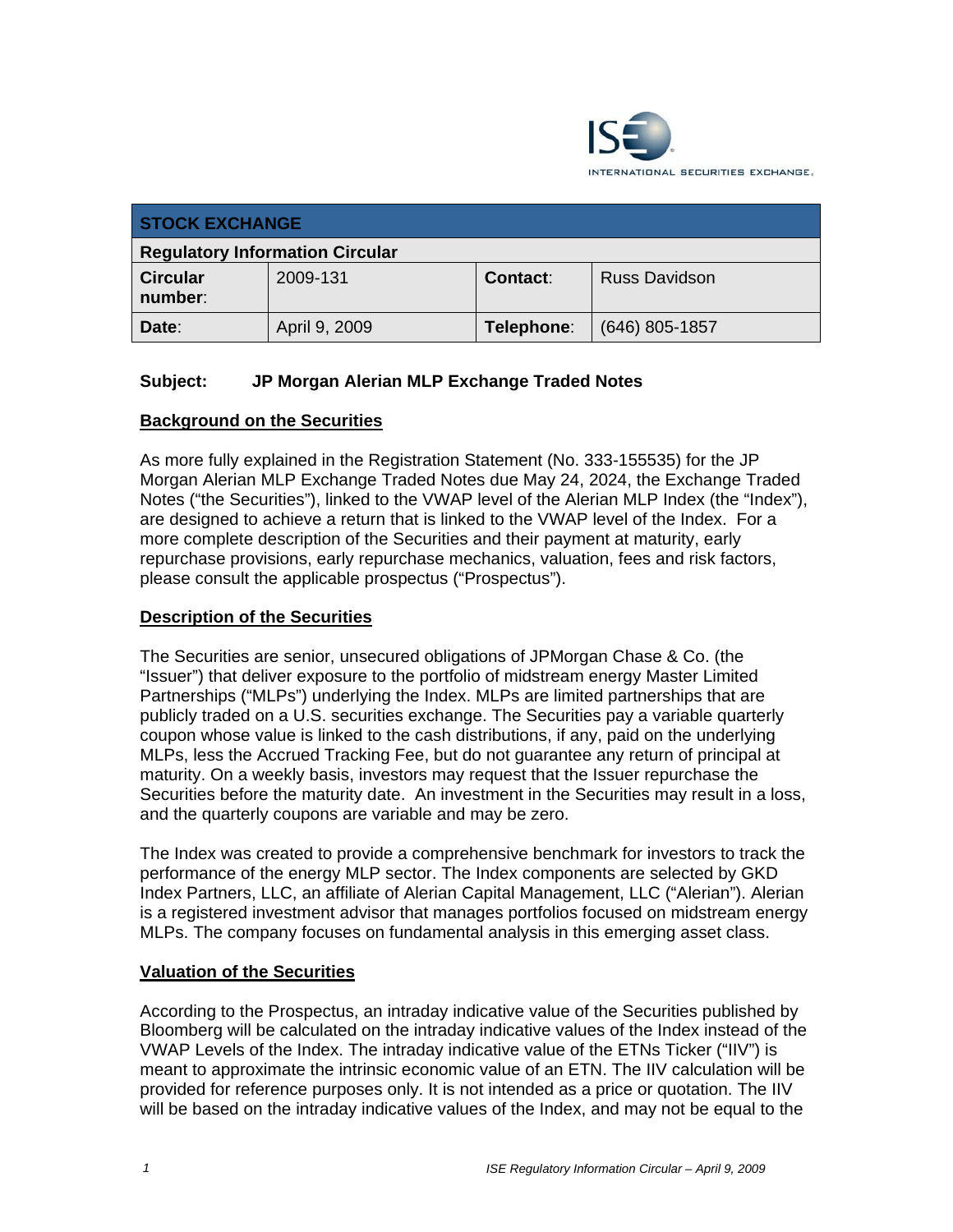payment at maturity or upon early repurchase. Please see the relevant pricing supplement for details.

## **Early Repurchase**

According to the Prospectus, a holder may require the Issuer to repurchase the Securities. For a complete description of the repurchase procedures and the payment upon repurchase, see the Prospectus.

### **Investment Risks**

The Securities are unsecured promises of JP Morgan and are not secured debt. The Securities are riskier than ordinary unsecured debt securities. As stated in the Prospectus, an investment in the Securities includes, but is not limited to, the following risks:

- The Securities are not principal protected and may result in a loss.
- The Securities are exposed to the credit risk of JPMorgan Chase & Co.
- The Securities may not have an active trading market and may not continue to be listed on an exchange over their term.
- Standard & Poor's may, in its sole discretion, discontinue the public disclosure of the intraday indicative value of the Index.
- Even if the final VWAP level is greater than the initial VWAP level, holders may receive less than the principal amount of the Securities due to the accrued tracking and the repurchase fee amount.
- Holders are not guaranteed a coupon payment.
- Energy MLP market risks may affect the trading value of the Securities and the amount holders will receive at maturity.
- JPMorgan Securities Inc. and its affiliates may have published research, expressed opinions or provided recommendations that are inconsistent with investing in or holding the Securities. Any such research, opinions or recommendations could affect the market value of the Securities.
- The Index components are concentrated in the energy industry.
- The final VWAP level may be less than the VWAP level on the maturity date, on a repurchase date, or at other times during the term of the Securities. The Index has a limited history and may perform in unexpected ways.
- There are restrictions on the minimum number of Securities holders may request that the Issuer repurchase and the dates on which holders may exercise their right to have the Issuer repurchase their Securities.
- No distributions or voting rights.
- Holders will not know the repurchase amount at the time they elect to request that the issuer repurchase their Securities.
- Potential conflicts between the Issuer and its affiliates.
- The price at which a holder will be able to sell their Securities on the secondary market prior to maturity will depend on a number of factors, and may be substantially less than the amount a holder originally invested.
- The liquidity of the market for the Securities may vary materially over time.
- The Issuer's obligation to repurchase the Securities is subject to substantial minimum size restrictions.
- The tax consequences of the Securities are uncertain.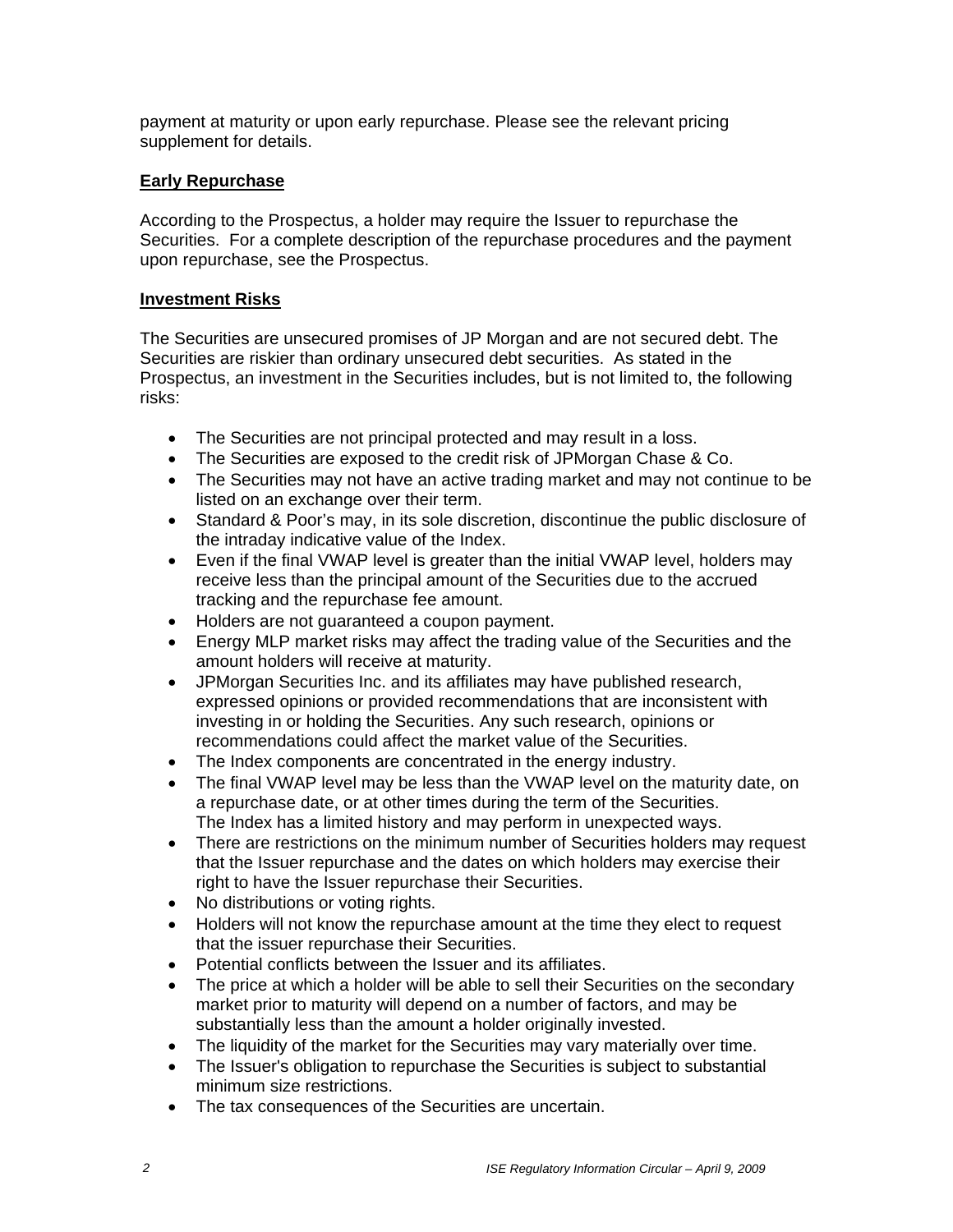• You will not know how much you will receive upon early repurchase at the time that you elect we repurchase your Securities.

#### **Exchange Rules Applicable to Trading in the Shares**

The Shares are considered equity securities, thus rendering trading in the Shares subject to the Exchange's existing rules governing the trading of equity securities.

## **Trading Hours**

Trading in the Shares on ISE is on a UTP basis and is subject to ISE equity trading rules. The Shares will trade from 8:00 a.m. until 8:00 p.m. Eastern Time. Equity EAMs trading the Shares during the Extended Market Sessions are exposed to the risk of the lack of the calculation or dissemination of underlying index value or intraday indicative value ("IIV"). For certain derivative securities products, an updated underlying index value or IIV may not be calculated or publicly disseminated in the Extended Market hours. Since the underlying index value and IIV are not calculated or widely disseminated during Extended Market hours, an investor who is unable to calculate implied values for certain derivative securities products during Extended Market hours may be at a disadvantage to market professionals.

### **Trading Halts**

ISE will halt trading in the Shares of a Trust in accordance with ISE Rule 2101(a)(2)(iii). The grounds for a halt under this Rule include a halt by the primary market because it stops trading the Shares and/or a halt because dissemination of the IIV or applicable currency spot price has ceased, or a halt for other regulatory reasons. In addition, ISE will stop trading the Shares of a Trust if the primary market de-lists the Shares.

### **Delivery of a Prospectus**

Pursuant to federal securities laws, investors purchasing Shares must receive a prospectus prior to or concurrently with the confirmation of a transaction. Investors purchasing Shares directly from the Fund (by delivery of the Deposit Amount) must also receive a prospectus.

Prospectuses may be obtained through the Distributor or on the Fund's website. The Prospectus does not contain all of the information set forth in the registration statement (including the exhibits to the registration statement), parts of which have been omitted in accordance with the rules and regulations of the SEC. For further information about the Fund, please refer to the Trust's registration statement.

**This Regulatory Information Circular is not a statutory Prospectus. Equity EAMs should consult the Trust's Registration Statement, SAI, Prospectus and the Fund's website for relevant information.**